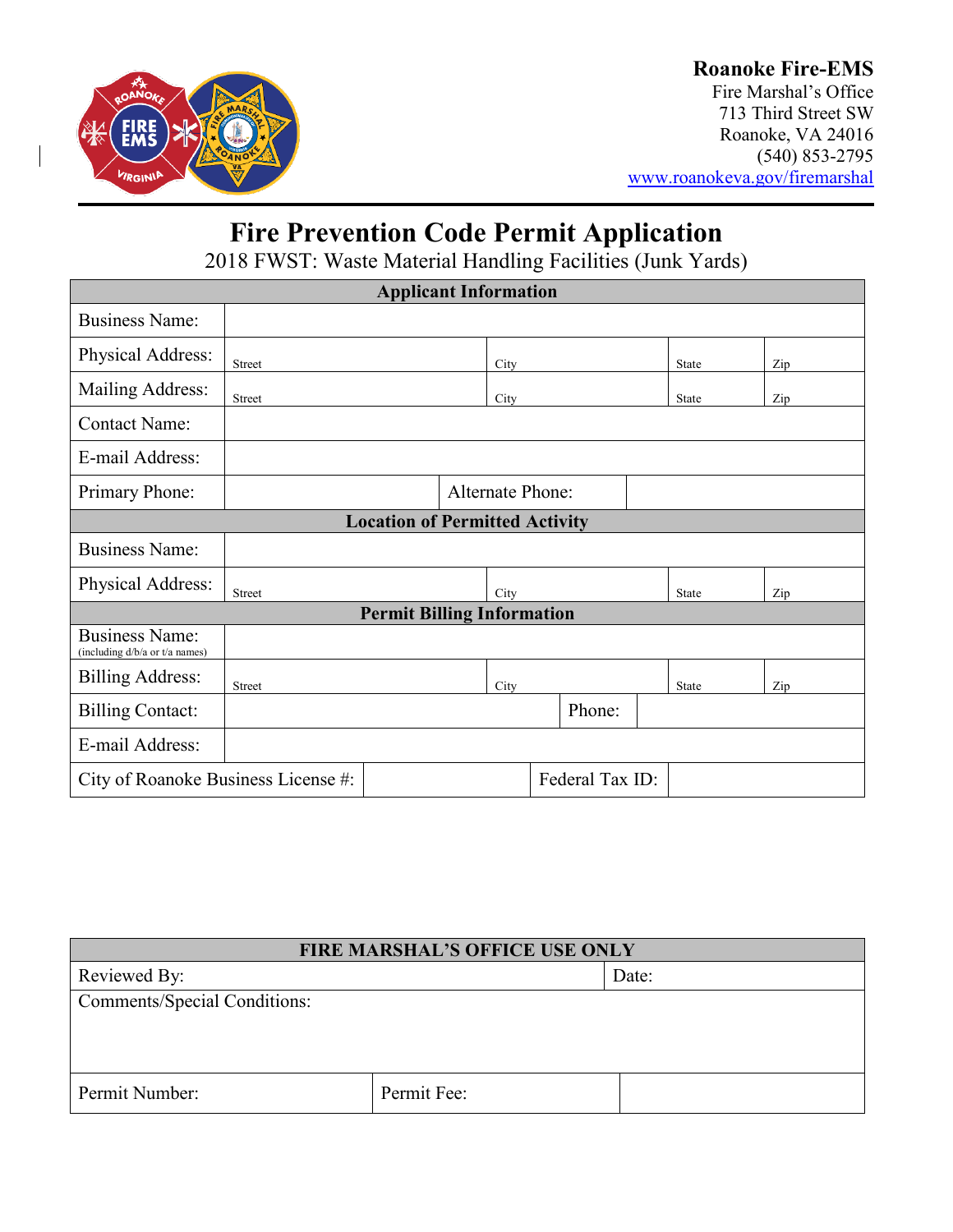| <b>Application Checklist</b> |  |
|------------------------------|--|
|------------------------------|--|

| Review of this permit application requires all of the following to be included:                                                                                                                                                                                                                                                                                                                                                                                                                                                                                                                                                  |  |
|----------------------------------------------------------------------------------------------------------------------------------------------------------------------------------------------------------------------------------------------------------------------------------------------------------------------------------------------------------------------------------------------------------------------------------------------------------------------------------------------------------------------------------------------------------------------------------------------------------------------------------|--|
| Completed Fire Prevention Code Permit Application                                                                                                                                                                                                                                                                                                                                                                                                                                                                                                                                                                                |  |
| Site Plan/Floor Plan Showing:<br>1. Location of Structures<br>2. Location of Lot lines<br>3. Locations of Fences and other Barriers<br>4. Topography<br>5. Accumulation Areas: Describe type of material, such as if combustible loose<br>fibers vs. equipment with mixture of mostly metal with some combustible<br>components.<br>6. Fire vehicle access routes<br>7. Location of Fire Hydrants<br>8. Location of waterways<br>9. Location of Drainage<br>10. Location of ALL Fire Extinguishers<br>11. Location of ALL Exits and Openings<br>12. Information relevant to risk management of fire or environmental emergencies |  |
| <b>Emergency Contacts Information</b>                                                                                                                                                                                                                                                                                                                                                                                                                                                                                                                                                                                            |  |
| <b>Safety Plan</b>                                                                                                                                                                                                                                                                                                                                                                                                                                                                                                                                                                                                               |  |
| <b>Circumstances of Application/Description of Work</b>                                                                                                                                                                                                                                                                                                                                                                                                                                                                                                                                                                          |  |
|                                                                                                                                                                                                                                                                                                                                                                                                                                                                                                                                                                                                                                  |  |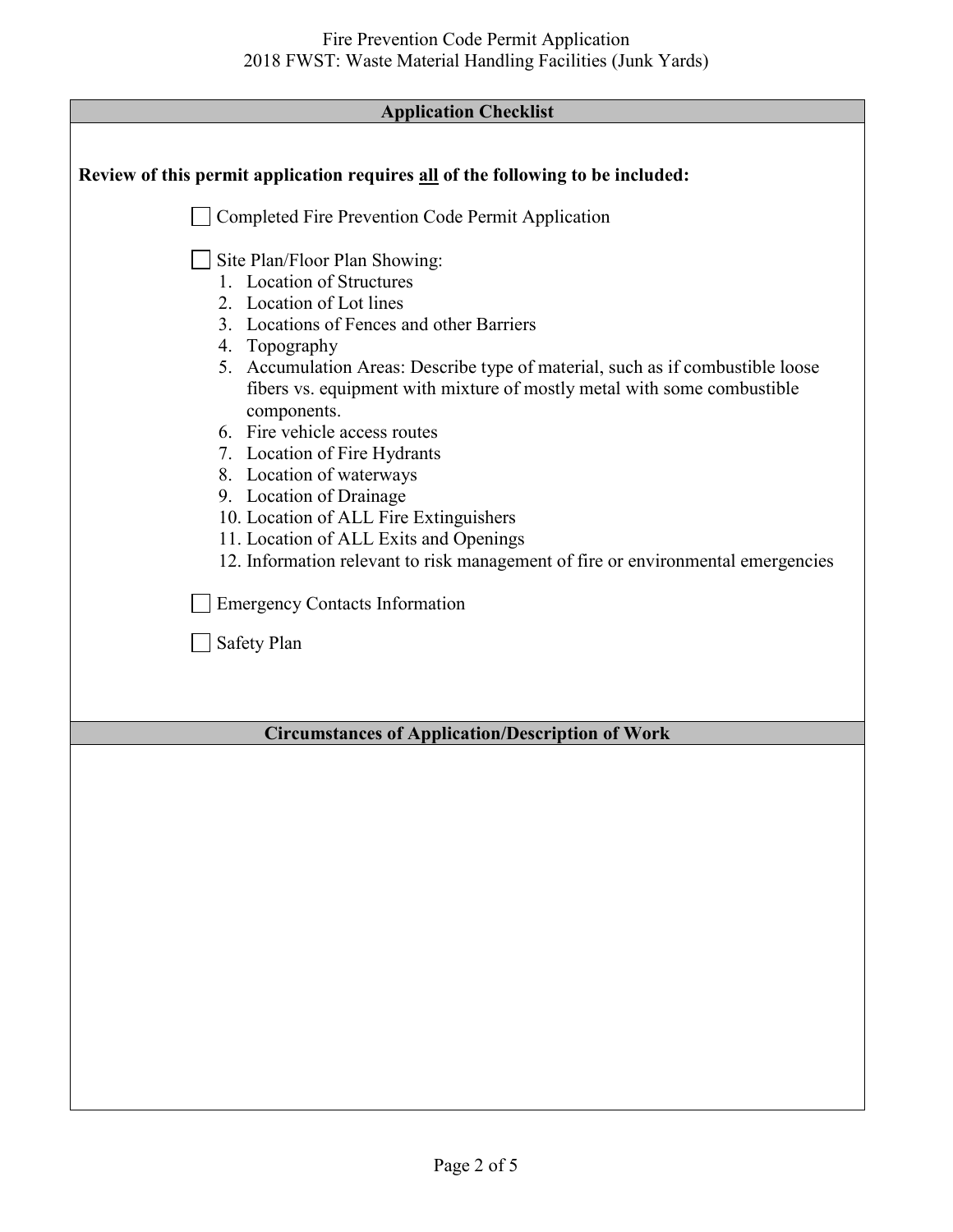### **Permit General Conditions and Acknowledgements**

The Applicant is required to review the following provisions of the Statewide Fire Prevention Code and its referenced standards. After reviewing each provision, the Applicant must initial each item to acknowledge their review and agreement to comply with the requirement. If the requirement is not applicable to the application, the Applicant is to write N/A in place of their initials.

- Site operator shall submit emergency contingency plan, including descriptions of resources available on site and those which can arrive within an hour; plus names and phone numbers for after-hours emergency response.
- Combustible waste material shall be properly contained when beyond areas approved for extensive accumulated storage.
- Control weeds, grass, vines or other growth to minimize fire risk within 15 feet from combustible storage or combustible structures.
- Outside storage of combustible materials shall not exceed 10 feet above nor below nearby surrounding area's average grade level.
- Surface area of each accumulation of combustible materials shall not exceed 300 feet in length or width.
- An approved fire vehicle access route shall be within 150 feet of all areas of combustible accumulations, plus between such accumulations and lot line.
- A fire hydrant, capable of 1,000 gallons per minute flow, shall be along fire vehicle access route within 400 feet of any area of combustible accumulation over 100,000 cubic feet. At least 700 feet of approved 2.5" diameter firefighter hose to be available for each hydrant.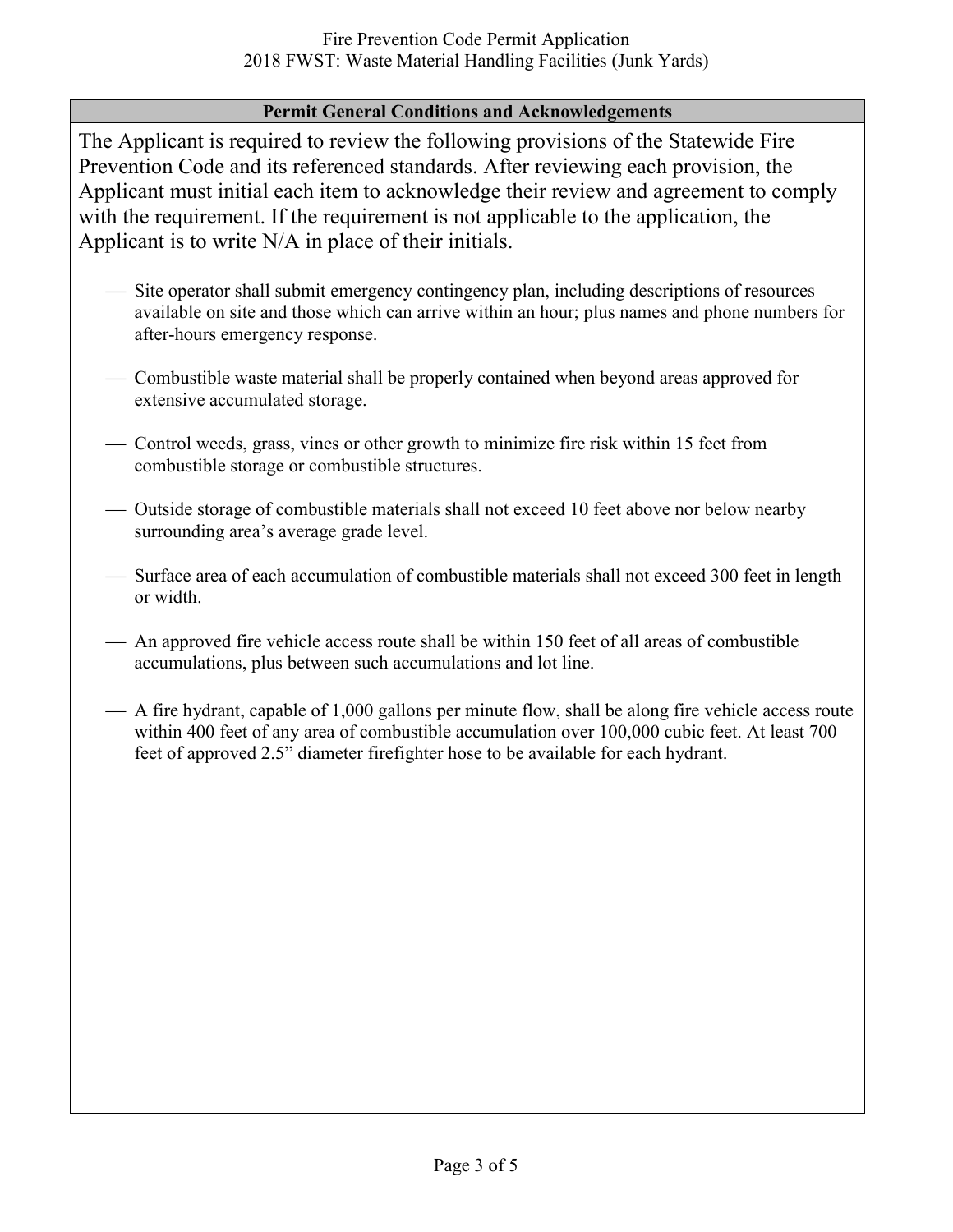#### Fire Prevention Code Permit Application 2018 FWST: Waste Material Handling Facilities (Junk Yards)

#### **Permit Certification**

By my signature below, I hereby certify that I have read and examined this application and that all of the information contained therein is true and correct. Furthermore, I certify that the proposed operations will fully comply with the requirements contained in The Virginia Statewide Fire Prevention Code and any other related laws and /or Codes. I agree to indemnify, save harmless, and defend the City of Roanoke, its agents and employees, from all claims, damages, costs, expenses, and charges, including attorney's fees, which arise out of or by reason of these operations.

I acknowledge that if a permit is issued based on this application, it shall only be valid with in the building, facility, and/or location listed on this application for the specific date(s) and time(s) for which it is issued.

I acknowledge that approval of this application does not constitute permit issuance. Permit issuance does not occur until the completion of an on-site inspection by the Roanoke Fire Marshal's Office.

I acknowledge and understand that any violations of the Virginia Statewide Fire Prevention Code and/or the requirements of this permit may result in immediate permit suspension or revocation.

I agree to indemnify, save harmless, and defend the City of Roanoke, Virginia and its agents and employees from all claims, damages, costs, expenses, and charges, including attorney's fees, which arise out of or by reason of the activities associated with this permit.

| Name:             |       |  |
|-------------------|-------|--|
| <b>Signature:</b> | Date: |  |